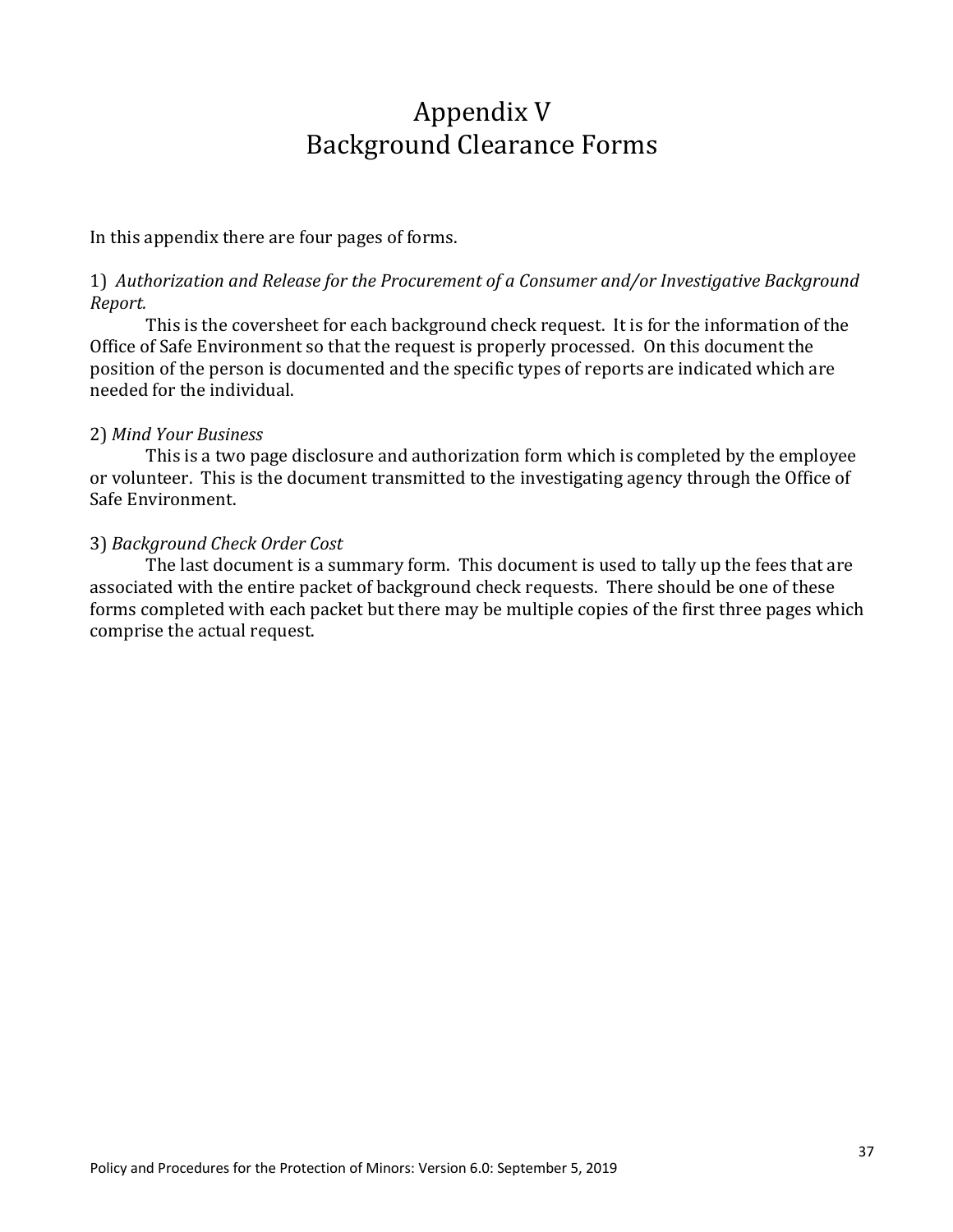# *Authorization and Release for the Procurement of a Consumer and/or Investigative Background Report*

## **AUTHORIZATION AND RELEASE FOR THE PROCUREMENT OF A CONSUMER AND/OR INVESTIGATIVE BACKGROUND REPORT**

| Reporting on: __________                                                                                                                                                 |
|--------------------------------------------------------------------------------------------------------------------------------------------------------------------------|
| (print name)                                                                                                                                                             |
|                                                                                                                                                                          |
| Position: (check one below)                                                                                                                                              |
| __ Clergy                                                                                                                                                                |
| __ Staff (employee)                                                                                                                                                      |
| Volunteer                                                                                                                                                                |
| Check all reports that apply:                                                                                                                                            |
| FBI Criminal Report and Social Security Trace (Non-Profit Package):                                                                                                      |
| Statewide, National Criminal Offender Search (including FBI Sex Offender for all 50 states).<br><b>Includes Social Security Trace</b><br>REQUIRED FOR DIOCESE OF GALLUP. |
| <b>Financial History:</b>                                                                                                                                                |
| Required only for those who work with parish, mission, school or agency funds and all diocesan,<br>parish, school or agency employees.                                   |
| <b>Driving History:</b>                                                                                                                                                  |
| Required only for those who drive on behalf of parish, mission, school or agency and<br>all diocesan, parish, school or agency employees.                                |
| Please return the completed authorization and 2-page MYB Release to:                                                                                                     |
| <b>Safe Environment Coordinator</b>                                                                                                                                      |
| Email: safeenvironment@dioceseofgallup.org                                                                                                                               |
| Or mail: Diocese of Gallup                                                                                                                                               |
| PO Box 1338                                                                                                                                                              |
| <b>Gallup, NM 87305</b>                                                                                                                                                  |
| ** When duplicating, PLEASE DO NOT copy back to back (2-sided copy) as processing requires<br>faxing the forms                                                           |
| ** PLEASE DO NOT staple forms together. Thank you.                                                                                                                       |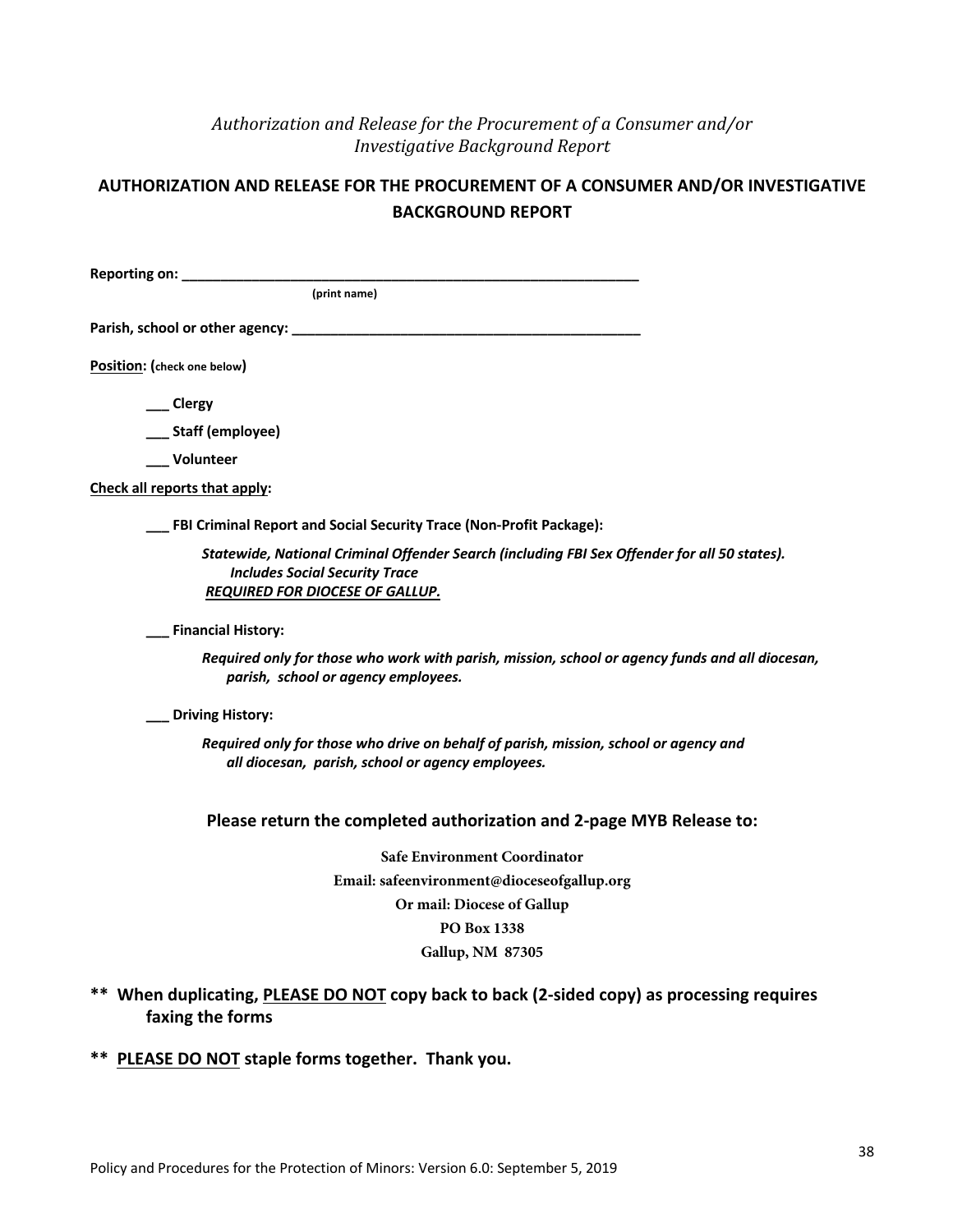# *Authorization and Disclosure for Background Check* Diocese of Gallup

#### **DISCLOSURE**

As part of the process of determining your eligibility for employment or volunteer work, **The Diocese of Gallup** may conduct an investigation of your background by obtaining a consumer report or investigative consumer report relating to you from a consumer reporting agency of its choice. This document may also be used to authorize a repeat investigation to determine eligibility for continued employment or volunteer work. The report may contain information bearing on your credit worthiness, credit standing, credit capacity, character, general reputation, personal characteristics, education, employment history, criminal history, motor vehicle history, workers compensation history or mode of living.

No consumer report will be used in violation of any federal or state equal employment opportunity law or regulation. You may request a copy of your rights under the Fair Credit Reporting Act. If t**he Diocese of Gallup** intends to take any adverse action based in whole or in part on information contained in a consumer report, you will be provided with an additional copy of the report and a description of your rights under the Fair Credit Reporting Act.

To assist **The Diocese of Gallup** in obtaining a consumer report, the following information is provided:

| ordered, check this box $\Box$ .                                                        |                                | MA, MN, OK, NY, ME, WA, NJ, and CA applicants only: If you want a free copy of the report(s) |                    |                                   |             |
|-----------------------------------------------------------------------------------------|--------------------------------|----------------------------------------------------------------------------------------------|--------------------|-----------------------------------|-------------|
|                                                                                         |                                |                                                                                              |                    |                                   |             |
| Full Name (Printed)<br>First                                                            | Middle<br>Maiden/Other<br>Last |                                                                                              |                    |                                   |             |
|                                                                                         |                                |                                                                                              |                    |                                   |             |
| Complete Residence Address                                                              |                                |                                                                                              |                    |                                   |             |
|                                                                                         |                                | Street Number/ PO Box                                                                        | <b>Street Name</b> |                                   |             |
| City                                                                                    |                                | <b>State</b>                                                                                 | Zip Code           |                                   | County      |
| (*You may elect to call MYB directly at (888) 758-3776 with this information)           |                                |                                                                                              |                    |                                   | Gender Race |
|                                                                                         |                                |                                                                                              |                    |                                   |             |
|                                                                                         |                                |                                                                                              |                    |                                   |             |
| Please list all additional residences that you have resided in during the past 7 years: |                                |                                                                                              |                    |                                   |             |
| Street Number/ PO Box Street Name                                                       |                                | City                                                                                         | State              | $\mathop{\mathrm {Zip}}\nolimits$ | County      |
| Street Number/ PO Box                                                                   | <b>Street Name</b>             | City                                                                                         | <b>State</b>       | Zip                               | County      |
| Street Number/ PO Box Street Name                                                       |                                | City                                                                                         | <b>State</b>       | Zip                               | County      |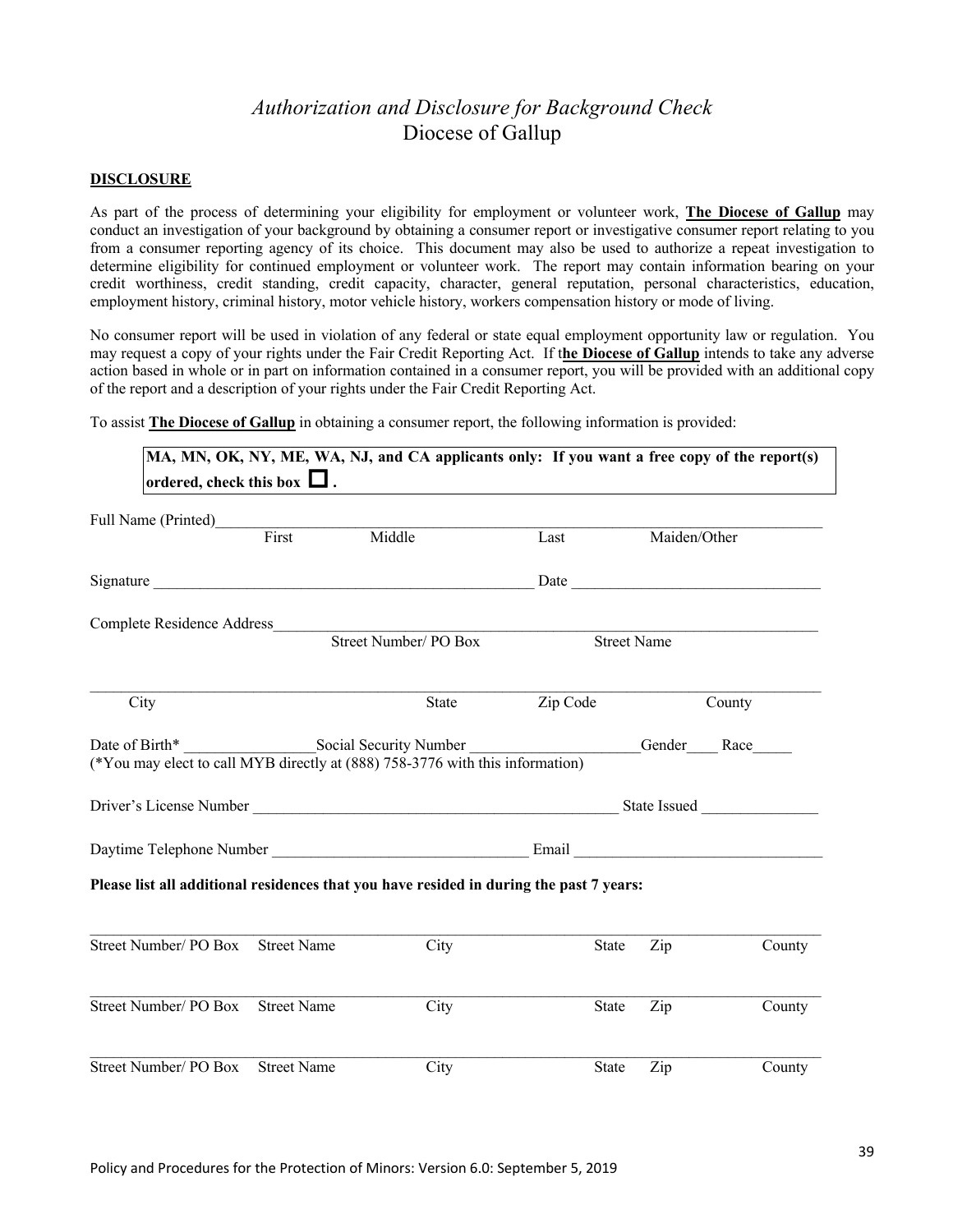

#### **AUTHORIZATION**

I hereby authorize **The Diocese of Gallup** to make an independent investigation of my background by obtaining a consumer report relating to me from *Mind Your Business, Inc. ("MYB")* I understand and agree that the information contained in any consumer report will be used to determine eligibility for employment or activity as a volunteer. If this relates to a repeat or periodic investigation, the report will be used to determine my eligibility for continued employment or further activity as a volunteer. I understand that action may be taken by **The Diocese of Gallup** based on this information.

I further authorize any person, business entity or governmental agency who may have information relevant to the above to disclose the same to **The Diocese of Gallup**, by and through *MYB*, including but not limited to, any courthouse, any public agency, any and all law enforcement agencies and any and all credit bureaus, regardless of whether such person, business entity or governmental agency compiled the information itself or received it from other sources, *including alcohol and controlled substance information from previous employers.* 

| Full Name (Printed) |       |        |      |              |
|---------------------|-------|--------|------|--------------|
|                     | First | Middle | Last | Maiden/Other |
| Signature           |       |        |      | Date         |